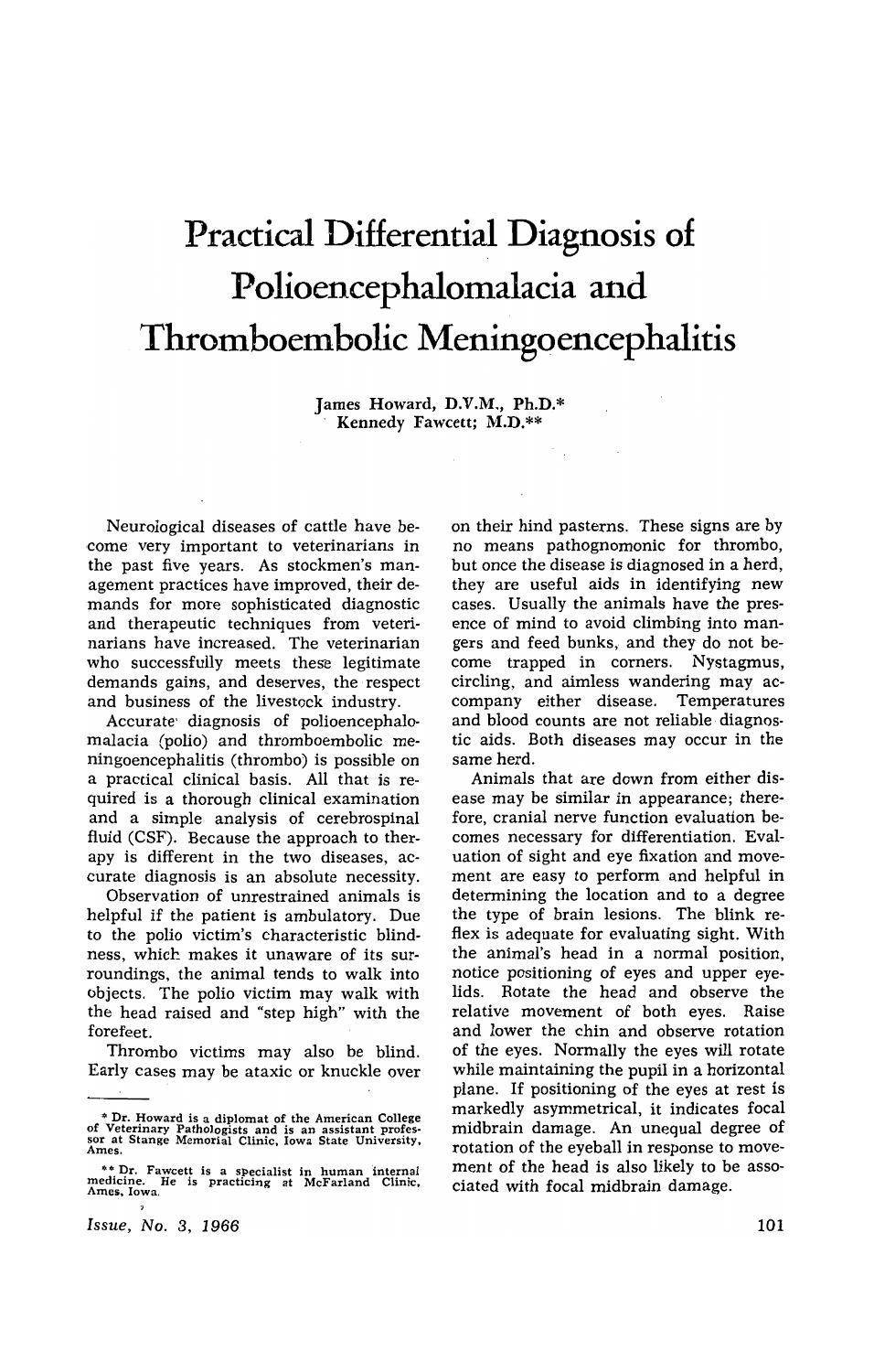Thrombo characteristically has multiple lesions throughout the brain which are clinically recognizable by functional disturbances of individual cranial nerves. When a thrombo lesion involves the nucleus or tract of a cranial nerve, it usually makes it nonfunctional. By recognizing paralyzed cranial nerves and knowing their origins and tracts, one can predict the probable locations of lesions. As a rule, thrombo causes unilateral or asymmetrical bilateral cranial nerve involvement. Frequently the victims are blind from severe pupillary constriction. Atropine ophthalmic preparations will dilate the pupil and restore sight.

The predominant pathology of polio is liquifactive necrosis of the cerebral cortex. Polio may be manifested by symmetrical cranial nerve functional distrurbances, especially of the fourth nerve. These changes appear to be due to causes other than brain stem lesions for this part of the brain typically escapes involvement. Increased intracranial pressure may cause both eyes to rotate dorsally, with the anterior end of the pupil rotated upward and backward while the posterior end of the pupil rotates anteriorly. In most cases the pupil will be constricted. The eyes are fixed in this position and do not move when the head is rotated. When CSF pressure is reduced, the eyes may return to normal position. Similar eye displacement has been seen in a few thrombo cases.

The 5th and 7th cranial nerves can be evaluated by touching the eyelashes, causing the eye to blink. If a blink does not occur, one or both nerves may be affected. A pin prick to the cheek may elicit a pain response by the sensory 5th nerve. If the 7th nerve is involved, paralysis of facial muscles may occur. Other manifestations of 7th nerve dysfunction are excessive or diminished lacrimation. The 5th and 7th nerves are commonly involved by bacterial encephalitis, including thrombo.

Frequently the severity of illness is so great that clinical examination is confusing. In these cases, or whenever a definitive diagnosis is needed, evaluation of cerebrospinal fluid is beneficial. The cisterna magna tap with the animal in lateral recumbency involves some degree of risk but is easy to do under most conditions. Immobilization of the patient and sterile technique are requisites. Following is the technique used in the veterinary clinic at Iowa State University:

1. Securely restrain the patient on its side with both front feet and one hind foot tied together and with the head pulled down toward them and secured with a halter or nose lead.

2. Clip, scrub, and thoroughly disinfect the top of the head and anterior neck. Infiltrate the area with a local anesthetic agent.

3. Employ sterile instruments. Clamp the upper ear to the cheek or halter strap with a towel clamp. Drape the area to keep it clean and to provide a sterile surface on which to lay instruments.

4. Insert a 4-5 inch 18-gauge spinal needle at a point on the midline just behind the ears, 3-4 inches posterior from the poll. Direct the needle well forward until bone is encountered. Retract the needle and direct the tip to a point on the skull  $\frac{1}{2}$  inch posterior to the previous insertion. Repeat this process until the needle can be inserted deeper than previously. Progress slowly with the needle under full control so that sudden movements by the animal will not result in misdirected thrusts.

5. Entrance into the cisterna magna may be recognized by a sudden release of pressure or a sudden jerk by the animal. Frequently the only method of knowing that the needle is in the spinal canal is by removing the stylet to see if fluid will flow. Fluid flow may be facilitated by slightly retracting the needle.

6. Observe pressure on a Harvard Spinal Fluid Pressure Manometer. Observe pressure response to jugular occlusion and release.

7. With a sterile syringe remove 5 cc. cerebrospinal fluid for analysis.

Normal pressure with the animal restrained on its side is 150-280 mm. water. Increased pressure up to 600 mm. of water or more may be expected with any of the encephalitides and polio-encephalomalacia.

The jugular vein must be free from oc-

*Iowa State University Veterinarian*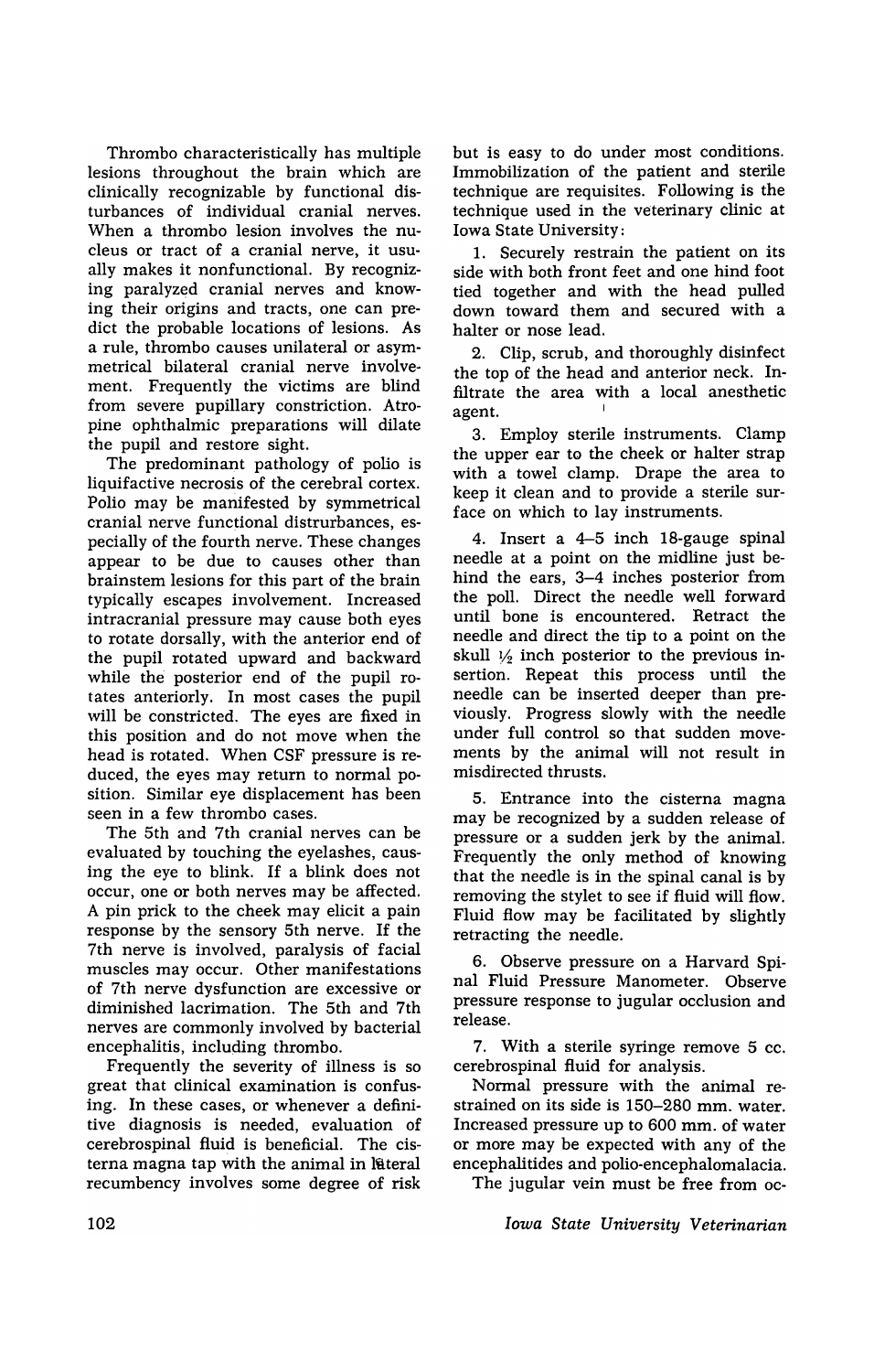clusion or abnormally high values will be observed.

Inapparent or slow pressure response to jugular occlusion is usually an indication of needle misplacement or obstruction. A rise to 450 mm. water within 20 seconds may normally be seen, and a decline to below initial pressure occurs within 5 seconds of release of jugular occlusion.

A second approach to the cerebrospinal fluid tap is through the dorsal foramen of the lumbar spinal canal. For most clinicians this approach is more difficult, but far safer. Following is the technique used at the Iowa State University Veterinary Clinic:

1. With the animal lying on its side or standing, clip, thoroughly clean, and disinfect the general operating area over the back. Infiltrate puncture area with local anesthetic.

2. Employ sterile technique. Drape the area to control contamination and to provide a sterile working surface on which to lay instruments.

3. Insert a 4-5 inch IS-gauge spinal needle lateral to the anterior end of the spinous process of the third or fourth lumbar vertebrae. Direct the needle perpendicular and slightly medial to the line of the spinal cord (see figure 2). Move slowly and control the needle so that sudden movements by the animal do not result in injury to the animal.

4. Entrance into the subdural space may be recognized by a sudden release of resistance to the needle. The animal may jerk quickly as the needle touches the cord. The dura mater can occasionally be identified as a brief, high resistance to needle movement followed by a rapid loss of resistance as the needle penetrates the membrance.

5. Remove the stylet. If fluid does not flow, slowly retract the needle. It may have been embedded in the spinal cord.

6. Record pressure on a Harvard spinal fluid Pressure Manometer. Press on both jugular veins simultaneously and observe rate and amount of pressure change in the cerebrospinal fluid. Release the jugular occlusion and observe rate of return to normal.

7. With sterile syringe, remove 5 cc. of cerebrospinal fluid for analysis.

The normal cerebrospinal fluid pressure with the animal on its side is 150-280 mm. water. Normal pressure on the standing animal is 80 to 150 mm. water. Increased pressure may accompany any of the common encephalitides. Thrombo and polio frequently have pressures in excess of 600 mm. water. By applying jugular occlusion, observe absence of a rise or presence of a slow rise and fall, indicating either a space-occupying lesion in the spinal canal anterior to the needle site *(i.e.,* an abscess), or an incorrectly placed or obstructed needle. Normal rise is 100-200 mm. water within 20 seconds.

Cerebrospinal fluid pressure readings are important for separating polio from other non-inflammatory changes in the central nervous system. A manometer is also useful to indicate the proper amount of CSF to remove in treatment. The Harvard Spinal Manometer set is available from American Hospital Supply, 2020 Ridge Avenue, Evanston, Illinois. It costs \$13.50; the catalogue number is 22092.

### *ANALYSIS OF CEREBROSPINAL FLUID (CSF)*

Analysis of cerebrospinal fluid is necessary for accurate differential diagnosis of polio and thrombo. A practitioner equipped for routine blood studies needs only some diluting fluid and concentrated phenol solution to conduct the necessary evaluations.

*Turbidity:* Clarity of CSF is not diagnostically significant. Cloudiness and color in CSF are indicative of degenerative central nervous diseases but cannot be used as specific diagnostic criteria. Red samples are usually indicative of needle trauma, but they may come from direct hemorrhage into the CSF as occurs in thrombo.

Pandy Test: This test is a simple technique for ide n t i f yin g inflammatory changes in the brain and meninges. In many cases this test is definitive. It is run in the following manner:

1. In test tube, place 1 cc.' saturated phenol solution.

2. Layer  $1/2$  cc. of CSF on top of phenol solution.

*Issue, No.3, 1966*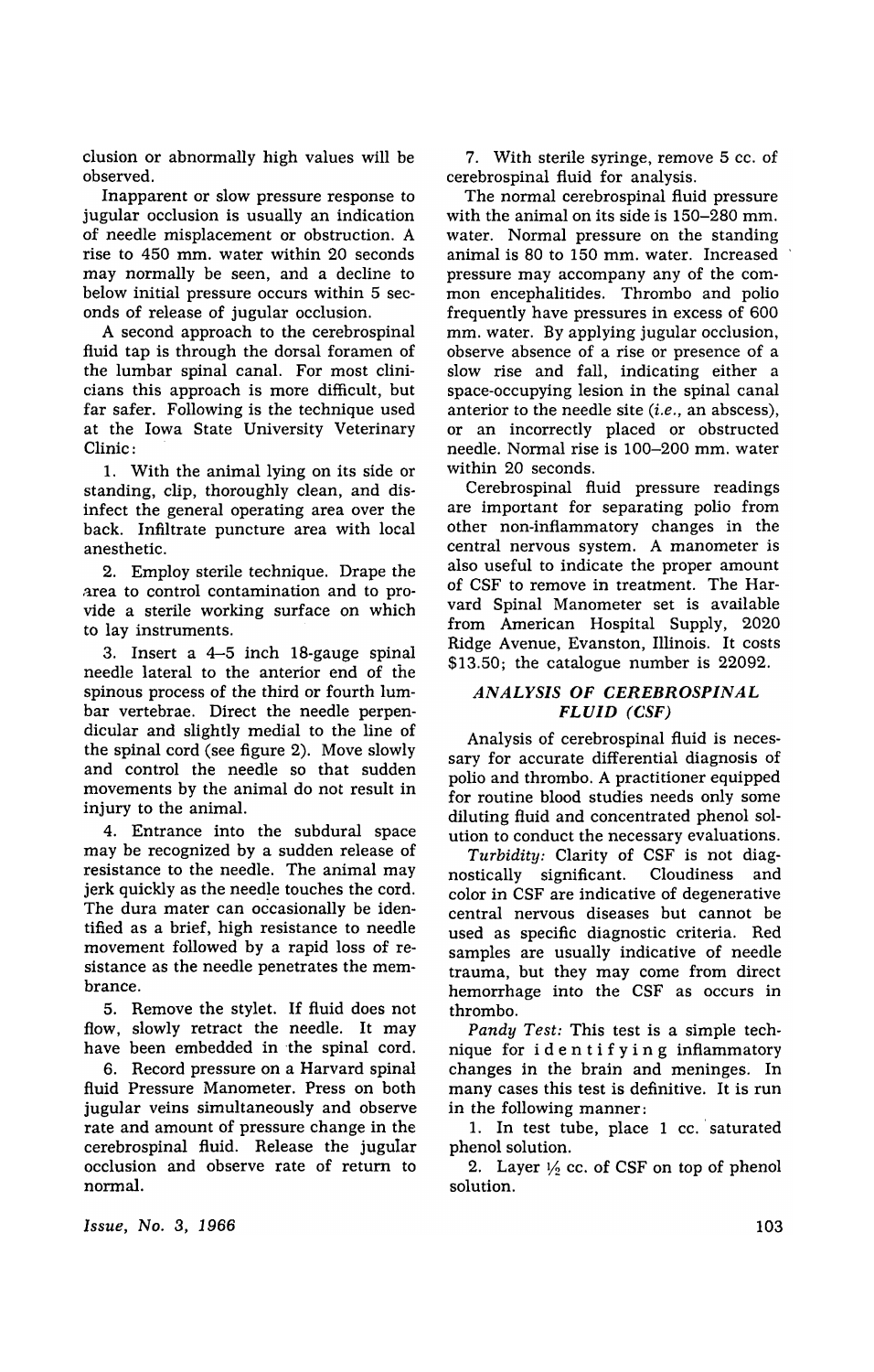3. Read within 20 seconds. The degree of bluish-white cloudiness at the interface of the two fluids is proportional to the amount of globulin in the CSF.

Normal fluids may show a faint trace but are usually clear. Any samples may become cloudy if allowed to stand.

To make a saturated phenol solution, place 10 cc. of melted phenol in a bottle with 90 cc. of distilled water.

Polioencephalomalacia gives a negative to very weak positive test.

,Thromboembolic meningoencephalitis, in nearly all cases, is strongly or moderately positive.

*Cytology:* The number of cells in the CSF is an important diagnostic criterion. When combined with the differential white blood count, very definitive information is obtained.

1. Cell count should be done within 20 minutes after collection.

2. In a leukocyte-diluting pipette, draw diluting fluid up to the 1 mark. Fill to 11 mark with CSF.

3. Mix thoroughly and discard a few drops.

4. Fill both sides of a standard blood counting chamber and let it settle for a few minutes.

5. Count all cells within the ruled squares on both sides of the chamber and multiply by 0.6 for number of cells per cubic mm.

Diluting Fluid:

Glacial acetic acid, 10 ml.

Distilled water, 90 ml.

Crystal violet, 0.1 Gm.

Filter before use.

Normal count is under, 25 cells per cubic mm.

Polioencephalomalacia tends to have counts between 25 and 100. Thrombo counts usually range over 200.

*, Differential cell count:* The identification of the cell types in the CSF determines the character of the tissue reaction in the brain.

1. Count can be made from the cells present in the counting chamber using high magnification,

2. Another method is to certrifuge CSF for 5 minutes. Pour off supernatant and make smear from sediment. Dry stain with any blood stain.

Polioencephalomalacia characteristically has nearly all lymphocytes. Thromboembolic meningoencephalitis has mostly neutrophiis with lymphocytes usually absent, but the lymphocytes may be as high as 30%.

*Bacteriology:* CSF may be cultured for bacteria, but our success has been limited and not worth the trouble.

Treatment of nervous disorders begins with proper hydration and nutrition. In our experience the best and most economically sound approach is daily pumping of water and nutrients into the rumen. Milk replacer is used in this clinic as nutrient if the animal cannot feed itself. With polio, fluid and nutritional support along with nursing care to teach the very sick to eat again often suffices. It also may be advisable to keep CSF pressure down with draining as necessary. Displacement of the eyes as described earlier may serve as 'an indicator for lowering the pressure. A word of warning! Many polio victims have prolonged clotting times; this should be checked before many CSF taps are made. Occasionally a polio case will hemorrhage and die from needle trauma around the medulla. There are reports in the literature of using thiamine and B complex vitamins to treat polio cases. We have been unsuccessful with their use in a limited number of cases. However, in view of the encouraging published reports, B vitamins may be useful as supportive therapy.

#### TREATMENT

For treatment of thrombo cases, fibrinolytic enzymes such as streptokinase with human plasminogen-streptodornase *(Varizymer,* American Cyanamid) 100,000 units are used for two days along with penicillin-streptomycin combination at a dosage of lOcc. (2 million units penicillin and 2.5 Gm. streptomycin) per 100 pounds of body weight daily. The dosage is divided into lOcc. injections that are administered intramuscularly and subcutaneously. This dosage is maintained for 4 days. A note of caution! If this treatment is inadvertently administered to a polio case, the animal

*Iowa State University Veterinarian*